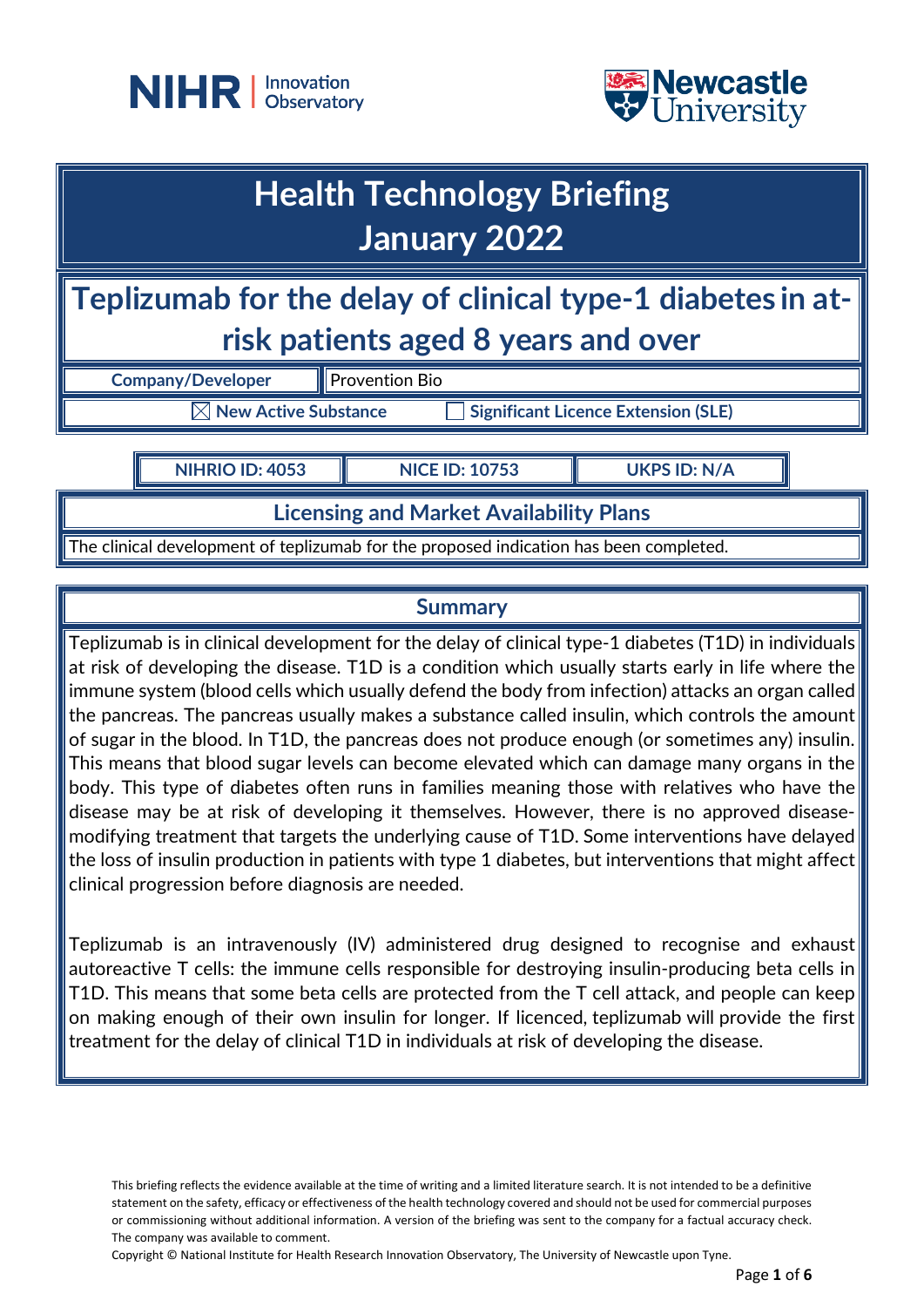

## **Proposed Indication**

L

Delay of clinical type-1 diabetes (T1D) in individuals, at least 8 years of age, at risk of developing the disease (those with 2 or more T1D autoantibodies and dysglycaemia). $^{\rm 1.2}$ 

# **Technology**

**Description** 

Teplizumab (PRV-031, MGA031) is a humanised IgG1k monoclonal antibody that binds to an epitope of the CD3-epsilon chain expressed on mature T lymphocytes, and thereby modulates the pathological immunologic responses underlying T1D and other autoimmune diseases.<sup>3,4</sup>

The clinical development of teplizumab for the proposed indication (delay of clinical T1D in individuals at risk of developing the disease) has been completed. In the phase II clinical trial (TN-10, NCT01030861), patients were given IV infusions of teplizumab for 14 consecutive days for a total cumulative dose of 9 mg/m<sup>2</sup> based on body surface area.<sup>2,5</sup>

#### Key Innovation

Clinical T1D is managed through insulin therapy and glucose monitoring to keep patients alive but still can reduce life expectancy for patients by a decade or more. Currently, there is no approved disease-modifying treatment that targets the underlying cause of T1D or that affects clinical progression before diagnosis. $^{\rm 1}$ 

Teplizumab is genetically engineered and directed against the CD3 antigen on T cells; it selectively deactivates the immune cells responsible for beta cell destruction. <sup>6</sup> The results of a phase II teplizumab trial showed the treatment was able to slow down the immune system's destruction of insulin-producing beta cells, meaning those deemed at risk of T1D could keep on making enough of their own insulin for longer, delaying a diagnosis of clinical T1D. $^{7,8}$  Extended follow-up data showed that, compared to placebo, one course of teplizumab delayed insulin-dependence in presymptomatic T1D patients by a median of approximately three years.3

If licenced, teplizumab will provide the first immune therapy treatment for the delay of clinical T1D in atrisk individuals.

Regulatory & Development Status

Teplizumab does not currently have Marketing Authorisation in the EU/UK for any indication.

Teplizumab was granted US Food and Drug Administration (FDA) Breakthrough Therapy designation for the prevention or delay of clinical T1D, and the European Medicines Agency (EMA) granted teplizumab PRIME designation for the prevention or delay of clinical T1D in individuals at risk of developing the disease.3

In July 2021 teplizumab was awarded an Innovation Passport for the delay of clinical T1D in at-risk individuals by the Medicines and Healthcare products Regulatory Agency (MHRA). 1

Teplizumab is also in phase III clinical development for the treatment of children and adults with recentonset T1D.<sup>9</sup>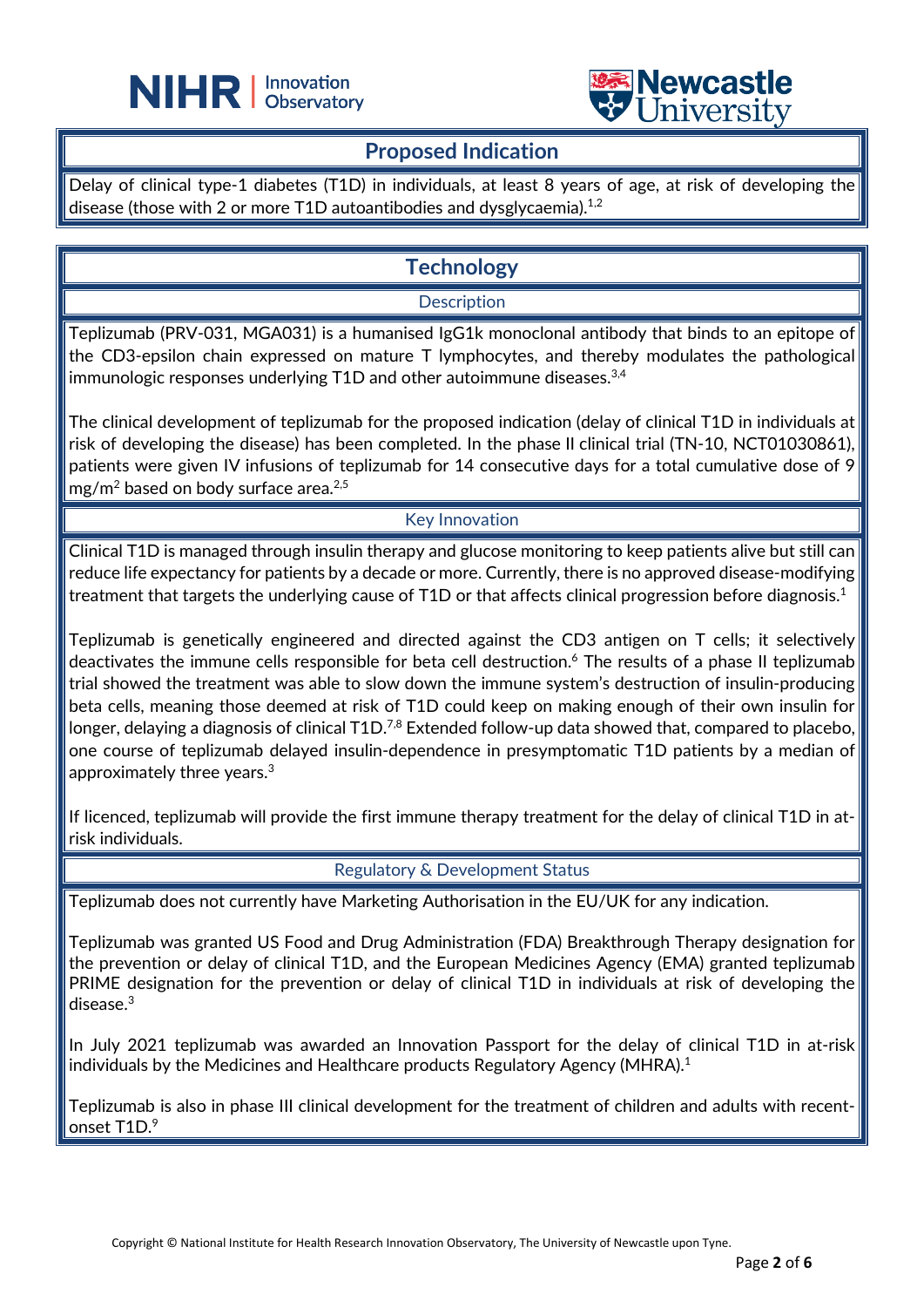

## **Patient Group**

L

#### Disease Area and Clinical Need

T1D is an autoimmune disease characterised by T-cell mediated destruction of insulin producing beta cells within the pancreatic islets of Langerhans. Longitudinal observational studies over more than 30 years have described the progression of the autoimmune disease from the first appearance of autoantibodies until beta cell function is critically impaired and the clinical diagnosis, often with ketoacidosis, occurs. Clinical T1D is associated with a need for lifelong exogenous insulin administration for survival, increased morbidity, and mortality due to immediate (e.g., diabetic ketoacidosis, hypoglycaemia) and long-term complications (e.g., vascular, renal, and eye disease), and reduced lifespan, life impairments, and considerable health-care-related costs. $^7$  At risk individuals are those with two or more T1D autoantibodies and impaired glucose tolerance (dysglycaemia); these patients are still pre-symptomatic and have not yet developed the overt hyperglycaemia associated with the clinical stage of the disease. These individuals have a 75% chance of progressing to clinical T1D within 5 years and nearly a 100% lifetime risk of developing clinical T1D.<sup>10</sup> Research suggests that those children with an affected first-degree relative have a tenfold higher risk of T1D compared with the general population. In addition to genetic predisposition, research suggests that environmental and early-life factors may influence T1D risk.<sup>11</sup> Clinical T1D usually starts in children between the ages of 5 and 15 but can develop in younger children and adults too. Symptoms include increased thirst and hunger, increases urination, weight loss, fatigue and blurred vision.<sup>1,12</sup>

In the UK, approximately 400,000 people have T1D, including about 39,000 children 19 years and younger. The UK has one of the highest rates of T1D globally, and new diagnoses are increasing by about 4% each year.<sup>1</sup> In England, 2020-21, there were 39,563 finished consultant episodes (FCE) and 24,961 admissions for T1D (ICD-10 code E10), which resulted in 89,913 FCE bed days and 1,500 day cases.<sup>13</sup> ln 2020 there were 560 deaths with T1D (ICD-10 code E10) as the underlying cause of death.<sup>14</sup> No UK prevalence/incidence for those at risk of T1D could be obtained from available sources.

#### Recommended Treatment Options

Currently, there is no National Institute for Health and Care Excellence (NICE) recommended treatment for the delay of clinical T1D in at-risk individuals. NICE recommends insulin therapy, dietary management, exercise and blood glucose control for those with clinical T1D. 15

| <b>Clinical Trial Information</b> |                                                                                                                                                                                               |                                                                                                                                                                                                                                                                                                                                                 |  |
|-----------------------------------|-----------------------------------------------------------------------------------------------------------------------------------------------------------------------------------------------|-------------------------------------------------------------------------------------------------------------------------------------------------------------------------------------------------------------------------------------------------------------------------------------------------------------------------------------------------|--|
| <b>Trial</b>                      | CP-MGA031-01, NCT01030861, 2013-<br><b>Risk for Type 1 Diabetes Mellitus</b><br>Locations: Canada, Germany, and USA<br><b>Phase II - Completed</b><br><b>Study Completion Date: June 2019</b> | PRV-031-002; NCT04270942; An Open-<br>002248-98; AntiCD3 Mab (Teplizumab) Label Study to Evaluate the Safety of<br>For Prevention of Diabetes In Relatives At-ITeplizumab (PRV-031) in At-Risk Relatives<br>Who Develop Type 1 Diabetes<br><b>Locations: USA</b><br><b>Phase II - Recruiting</b><br><b>Primary Completion Date: August 2024</b> |  |
| <b>Trial Design</b>               | Randomised,<br>$\sqrt{a}$ assignment,<br>parallel<br>quadruple-blind                                                                                                                          | Single group assignment, open-label                                                                                                                                                                                                                                                                                                             |  |
| Population                        |                                                                                                                                                                                               | 76 participants, have a relative with T1D, 30 participants, children, adults and older<br>presence of at least two confirmed adults with a diagnosis of T1D after the<br>conclusion of the TN-10 study                                                                                                                                          |  |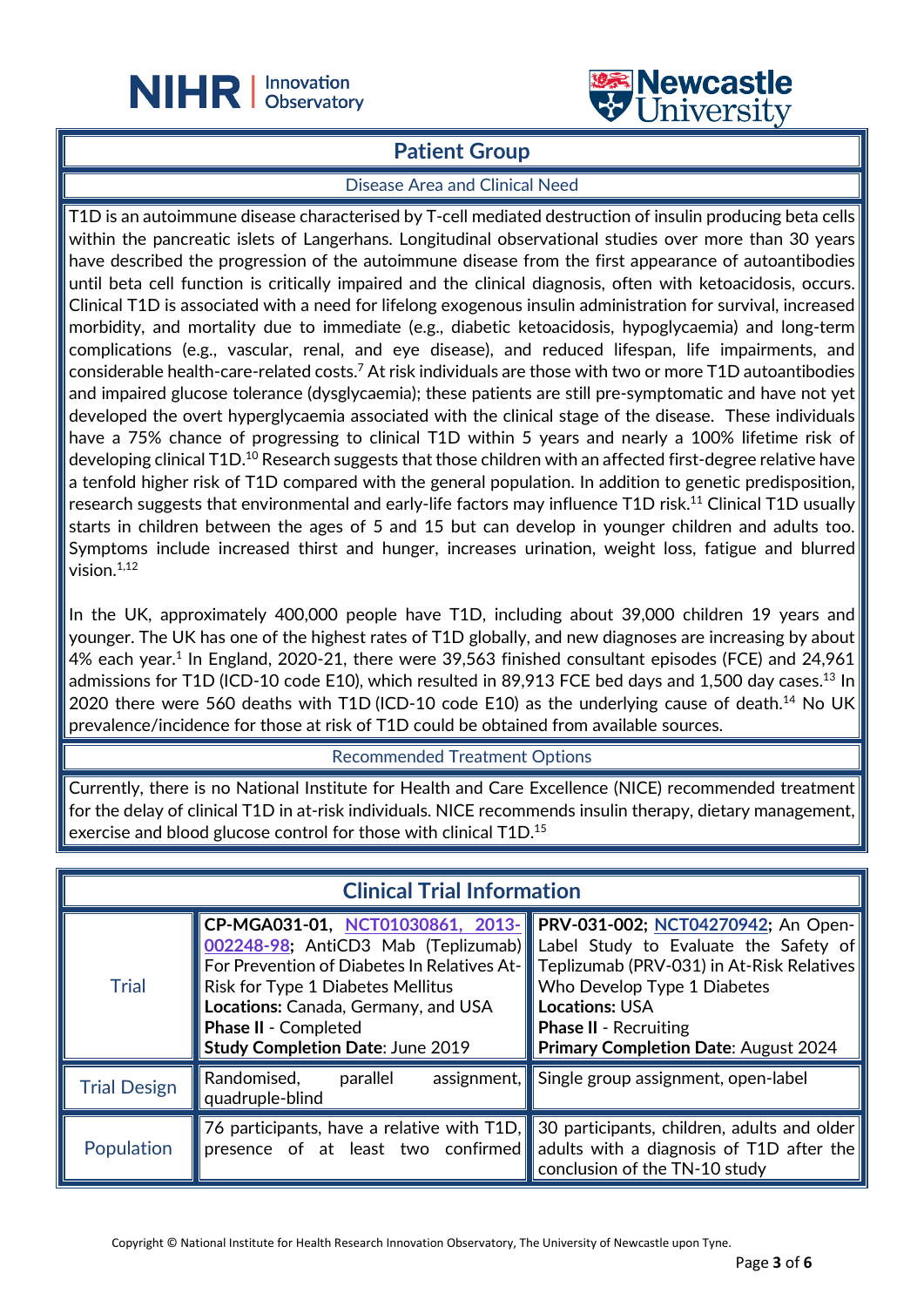



|                              | <b>OTHACLOTO</b>                                                                                                                                                                                                                                                                                                                                                                                                                                                                                                                                                                                                                                          |                                                                                                       |
|------------------------------|-----------------------------------------------------------------------------------------------------------------------------------------------------------------------------------------------------------------------------------------------------------------------------------------------------------------------------------------------------------------------------------------------------------------------------------------------------------------------------------------------------------------------------------------------------------------------------------------------------------------------------------------------------------|-------------------------------------------------------------------------------------------------------|
|                              | diabetes autoantibodies, aged 8 years to<br>45 years.                                                                                                                                                                                                                                                                                                                                                                                                                                                                                                                                                                                                     |                                                                                                       |
| Intervention(s)              | Teplizumab by intravenous infusion                                                                                                                                                                                                                                                                                                                                                                                                                                                                                                                                                                                                                        | Teplizumab by intravenous infusion                                                                    |
| Comparator(s)                | Placebo                                                                                                                                                                                                                                                                                                                                                                                                                                                                                                                                                                                                                                                   | None                                                                                                  |
| Outcome(s)                   | Primary outcome measure:<br>The elapsed time from randomization<br>to the clinical diagnosis of diabetes<br>[Time Frame: During<br>follow-up,<br>median 745 days, range 74 to 2683] <sup>8</sup>                                                                                                                                                                                                                                                                                                                                                                                                                                                          | Primary outcome measure:<br>Safety and tolerability of teplizumab<br>treatment [Time Frame: 78 weeks] |
| <b>Results</b><br>(efficacy) | The median time to the diagnosis of<br>48.4<br>T <sub>1</sub> D<br>was<br>months<br>the<br>in<br>teplizumab group and 24.4 months in<br>the placebo group; the disease was<br>diagnosed in 19 (43%) of the<br>participants who received teplizumab<br>and in 23 (72%) of those who received<br>placebo.<br>The hazard ratio for the diagnosis of<br>T1D (teplizumab vs. placebo) was 0.41<br>(95% confidence interval, 0.22 to 0.78;<br>0.006<br>by<br>adjusted<br>Cox<br>proportional-hazards model).<br>The annualized rates of diagnosis of<br>diabetes were 14.9% per year in the<br>teplizumab group and 35.9% per year<br>in the placebo group. $8$ |                                                                                                       |
| Results<br>(safety)          | A total of 15 (75%) of the 20 grade 3<br>events in the teplizumab group<br>involved transient lymphopenia during<br>the first 30 days after administration.<br>A spontaneously resolving rash, as<br>previously noted, occurred in 16 (36%)<br>participants<br>received<br>of<br>who<br>teplizumab.<br>The rates of infection were similar in<br>the two treatment groups. <sup>8</sup>                                                                                                                                                                                                                                                                   |                                                                                                       |

## **Estimated Cost**

The cost of teplizumab is not yet known.

# **Relevant Guidance**

NICE Guidance

• NICE Technology appraisal guidance. Continuous subcutaneous insulin infusion for the treatment of diabetes mellitus (TA151). July 2008.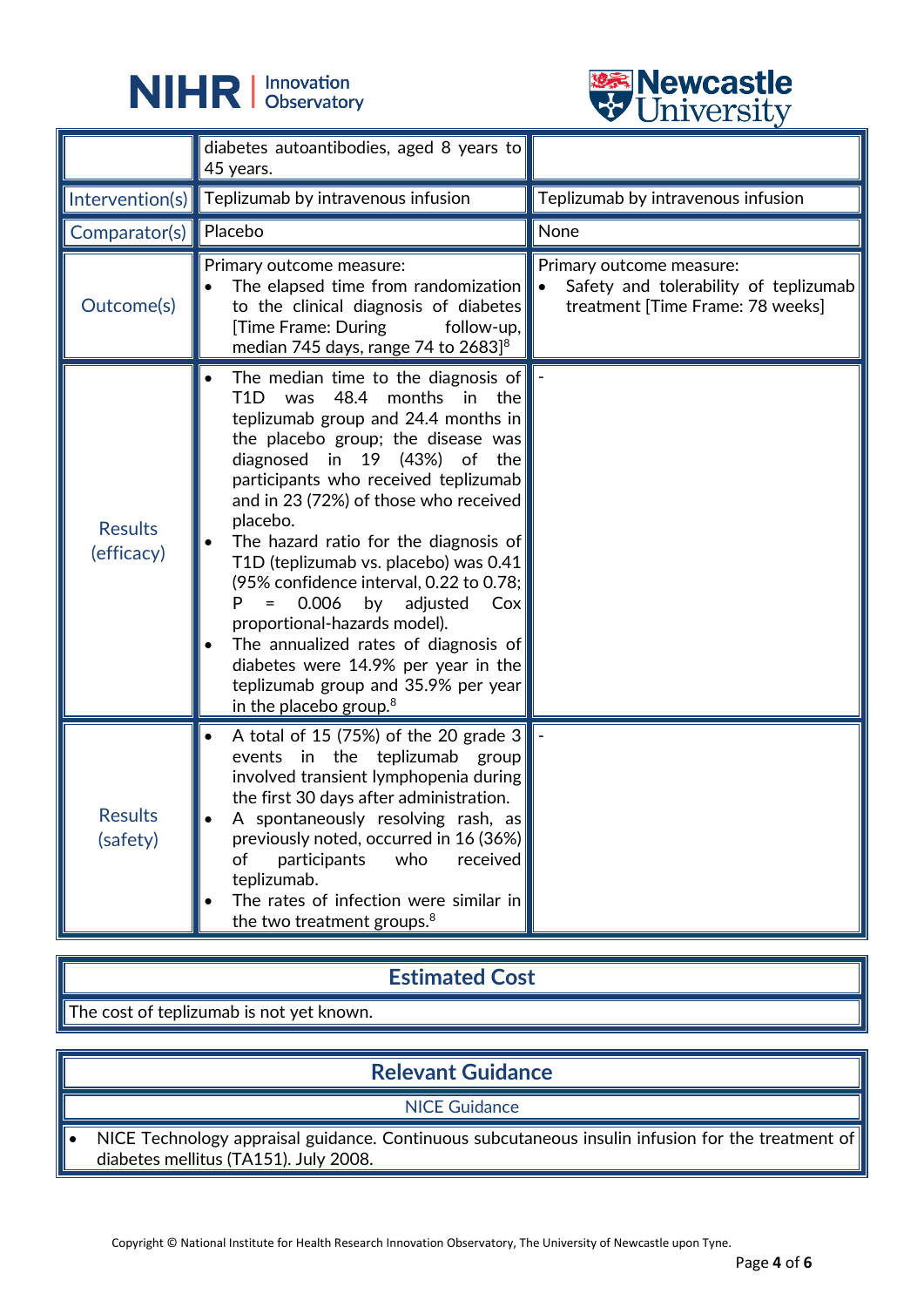



- NICE Clinical guideline. Type 1 diabetes in adults: diagnosis and management. August 2015. Last updated: July 2021.
- NICE Clinical guideline. Diabetes (type 1 and type 2) in children and young people: diagnosis and management (NG18). August 2015. Last updated: December 2020.
- NICE Quality Standard. Diabetes in adults (QS6). March 2011. Last updated: August 2016.
- NICE Quality standard. Diabetes in children and young people. July 2016.

L

NHS England (Policy/Commissioning) Guidance

- NHS England. Action for Diabetes. January 2014.
- NHS England. 2013/14 NHS Standard Contract for specialised endocrinology services (Adult) A03/S/a.

#### Other Guidance

- British Medical Journal. Diagnosis and management of type 1 diabetes in adults: summary of updated NICE guidance. 2015.16
- American Diabetes Association. Type 1 Diabetes through the life span: a position statement of the American diabetes association. 2014.17

# **Additional Information**

Provention Bio did not enter information about this technology onto the UK PharmaScan database; the primary source of information for UK horizon scanning organisations on new medicines in development. As a result, the NIHR Innovation Observatory has had to obtain data from other sources. UK PharmaScan is an essential tool to support effective NHS forward planning; allowing more effective decision making and faster uptake of innovative new medicines for patients who could benefit. We urge pharmaceutical companies to use UK PharmaScan so that we can be assured of up-to-date, accurate and comprehensive information on new medicine.

# **References**

- 1 ProventionBio. *Teplizumab Awarded Innovation Passport in the United Kingdom (UK) for the Delay of Onset of Clinical Type 1 Diabetes in At-risk Individuals.* 2021. Available from: [http://investors.proventionbio.com/2021-07-12-Teplizumab-Awarded-Innovation-Passport](http://investors.proventionbio.com/2021-07-12-Teplizumab-Awarded-Innovation-Passport-in-the-United-Kingdom-UK-for-the-Delay-of-Onset-of-Clinical-Type-1-Diabetes-in-At-risk-Individuals)[in-the-United-Kingdom-UK-for-the-Delay-of-Onset-of-Clinical-Type-1-Diabetes-in-At-risk-](http://investors.proventionbio.com/2021-07-12-Teplizumab-Awarded-Innovation-Passport-in-the-United-Kingdom-UK-for-the-Delay-of-Onset-of-Clinical-Type-1-Diabetes-in-At-risk-Individuals)[Individuals](http://investors.proventionbio.com/2021-07-12-Teplizumab-Awarded-Innovation-Passport-in-the-United-Kingdom-UK-for-the-Delay-of-Onset-of-Clinical-Type-1-Diabetes-in-At-risk-Individuals) [Accessed 8 December 2021].
- 2 ClinicalTrials.gov. AntiCD3 Mab (Teplizumab) For Prevention of Diabetes In Relatives At-Risk for Type 1 Diabetes Mellitus. *Trial ID: NCT01030861*. 2010;Status: Completed. Available from:<https://clinicaltrials.gov/ct2/show/NCT01030861> [Accessed 8 December 2021].
- 3 The Antibody Society. *FDA issues a complete response letter for teplizumab BLA.* 2021. Available from: [https://www.antibodysociety.org/antibody-therapeutic/fda-issues-a](https://www.antibodysociety.org/antibody-therapeutic/fda-issues-a-complete-response-letter-for-teplizumab-bla/#:%7E:text=Teplizumab%20was%20granted%20FDA%E2%80%99s%20Breakthrough%20Therapy%20designation%20for,in%20individuals%20at%20risk%20of%20developing%20the%20disease)[complete-response-letter-for-teplizumab](https://www.antibodysociety.org/antibody-therapeutic/fda-issues-a-complete-response-letter-for-teplizumab-bla/#:%7E:text=Teplizumab%20was%20granted%20FDA%E2%80%99s%20Breakthrough%20Therapy%20designation%20for,in%20individuals%20at%20risk%20of%20developing%20the%20disease)[bla/#:~:text=Teplizumab%20was%20granted%20FDA%E2%80%99s%20Breakthrough%20The](https://www.antibodysociety.org/antibody-therapeutic/fda-issues-a-complete-response-letter-for-teplizumab-bla/#:%7E:text=Teplizumab%20was%20granted%20FDA%E2%80%99s%20Breakthrough%20Therapy%20designation%20for,in%20individuals%20at%20risk%20of%20developing%20the%20disease) [rapy%20designation%20for,in%20individuals%20at%20risk%20of%20developing%20the%20](https://www.antibodysociety.org/antibody-therapeutic/fda-issues-a-complete-response-letter-for-teplizumab-bla/#:%7E:text=Teplizumab%20was%20granted%20FDA%E2%80%99s%20Breakthrough%20Therapy%20designation%20for,in%20individuals%20at%20risk%20of%20developing%20the%20disease) [disease](https://www.antibodysociety.org/antibody-therapeutic/fda-issues-a-complete-response-letter-for-teplizumab-bla/#:%7E:text=Teplizumab%20was%20granted%20FDA%E2%80%99s%20Breakthrough%20Therapy%20designation%20for,in%20individuals%20at%20risk%20of%20developing%20the%20disease) [Accessed 8 December 2021].
- 4 ClinicalTrials.gov. A Phase 3, Randomized, Double-Blind, Multinational, Placebo-Controlled Study to Evaluate Efficacy and Safety of Teplizumab (MGA031), a Humanized, FcR Non-Binding, Anti-CD3 Monoclonal Antibody, in Children and Adults With Recent-Onset Type 1